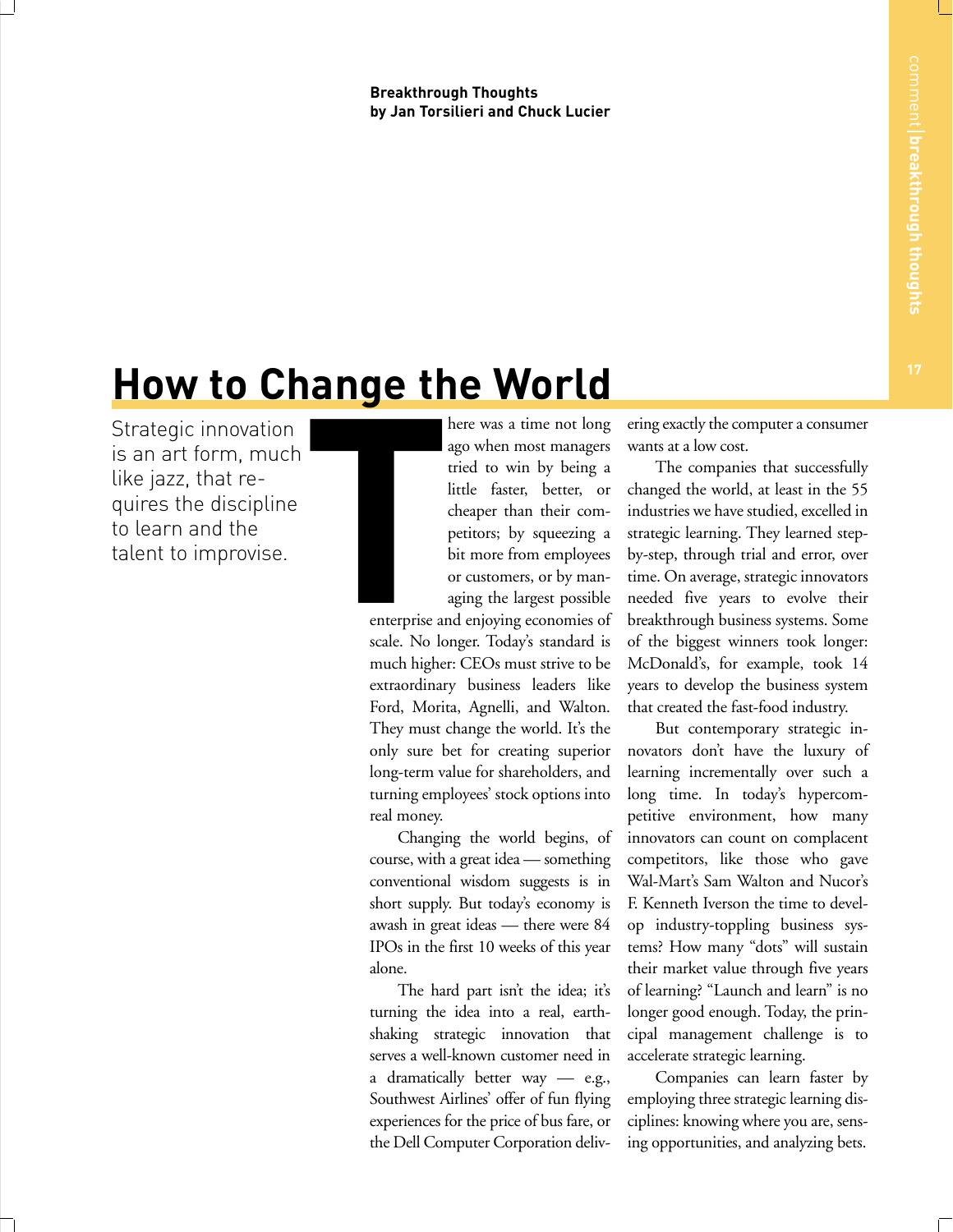## **Jan Torsilieri**

(torsilieri\_jan@bah.com) is a principal at Booz-Allen & Hamilton specializing in the strategic application of knowledge and learning. Formerly Booz-Allen's director of intellectual capital, Ms. Torsilieri currently co-leads the firm's strategic learning/knowledge initiative, and helps clients with knowledge and learning efforts.

## **Chuck Lucier**

(lucier\_charles@bah.com) is a senior vice president and chief marketing officer (CMO) of Booz-Allen & Hamilton. He is responsible for Booz-Allen's brand, and for the creation and commercialization of the firm's intellectual capital. His client work focuses on strategy and knowledge issues for consumer products and health companies.

We talk about "disciplines" instead of "process" precisely because disciplines are not a reproducible sequence of steps that guarantee success. The idea of discipline may seem counterintuitive in an economy running at Internet speed. But disciplines actually accelerate learning by channeling creativity, focusing experiments, forcing deliberate choices about where to spend time and money, and reducing time wasted because of miscommunication, repeated mistakes, and blind alleys.

Knowing where you are, the first discipline, starts by reminding yourself of the core "big idea" by asking: What is the central customer need that is being addressed? How will we serve that need dramatically better? Managers then must assess where they stand on the three critical elements of the integrated business system that defines a strategic innovation:

1. The value proposition to customers: Which customers have you been targeting? How strongly are they attracted to your value proposition? With what alternatives are those customers comparing you? What about other customers? How rapidly are you growing in each segment?

2. The business model: How

much of an advantage do you enjoy over competitors? Are you close to the 40 percent average unit-cost advantage enjoyed by such successful past innovators as McDonald's, Midas, Nucor, Home Depot, and Southwest Airlines? To what extent will the initiatives under way close the gap? How rapidly have you been improving over time?

3. The economic model: Where are you making and losing money? To what extent will your economics improve as you scale up? How rapidly is your profitability improving?

While CEOs can rely on their own perspective and their personal learning to determine where they are, it's much more powerful to mobilize the thinking of the entire management team. By participating in periodic, informed discussions about the state of the business, the team stays focused on the big idea, shares a common understanding of the state of play, and identifies key issues to resolve. Successful innovators in the old economy typically met quarterly to discuss where they were; on Internet time, we recommend meeting at least monthly. The hierarchy-flattening Net, where everyone has a voice, can help facilitate this process, but be careful: Each team member's version of dead reckoning does not necessarily triangulate into an accurate GPS location.

Successful innovators must not only listen to, but also make sense of, opportunities in the world around them — the second strategic learning discipline. This requires a sensing network to scan and collect data, the filtering and clustering of the data into useful information, and action planning by the management team about the information's implications. When Charles Schwab & Company's customers complained about a pricing structure that gave some online traders bigger discounts than others, Schwab executives saw in the complaints an implied opportunity. They moved to a single pricing structure for all online customers, even those who wanted to use bricks-and-mortar services, and bet the business on an innovative business system that has all the earmarks of a strategic breakout.

A sensing network must address each element of the business system, sensing the market, the business model, and the economic model. Don't waste time with competitive intelligence. Companies leading their industries will create rules that others must follow. Too often, focusing on competitors dooms a would-be innovator to become a follower.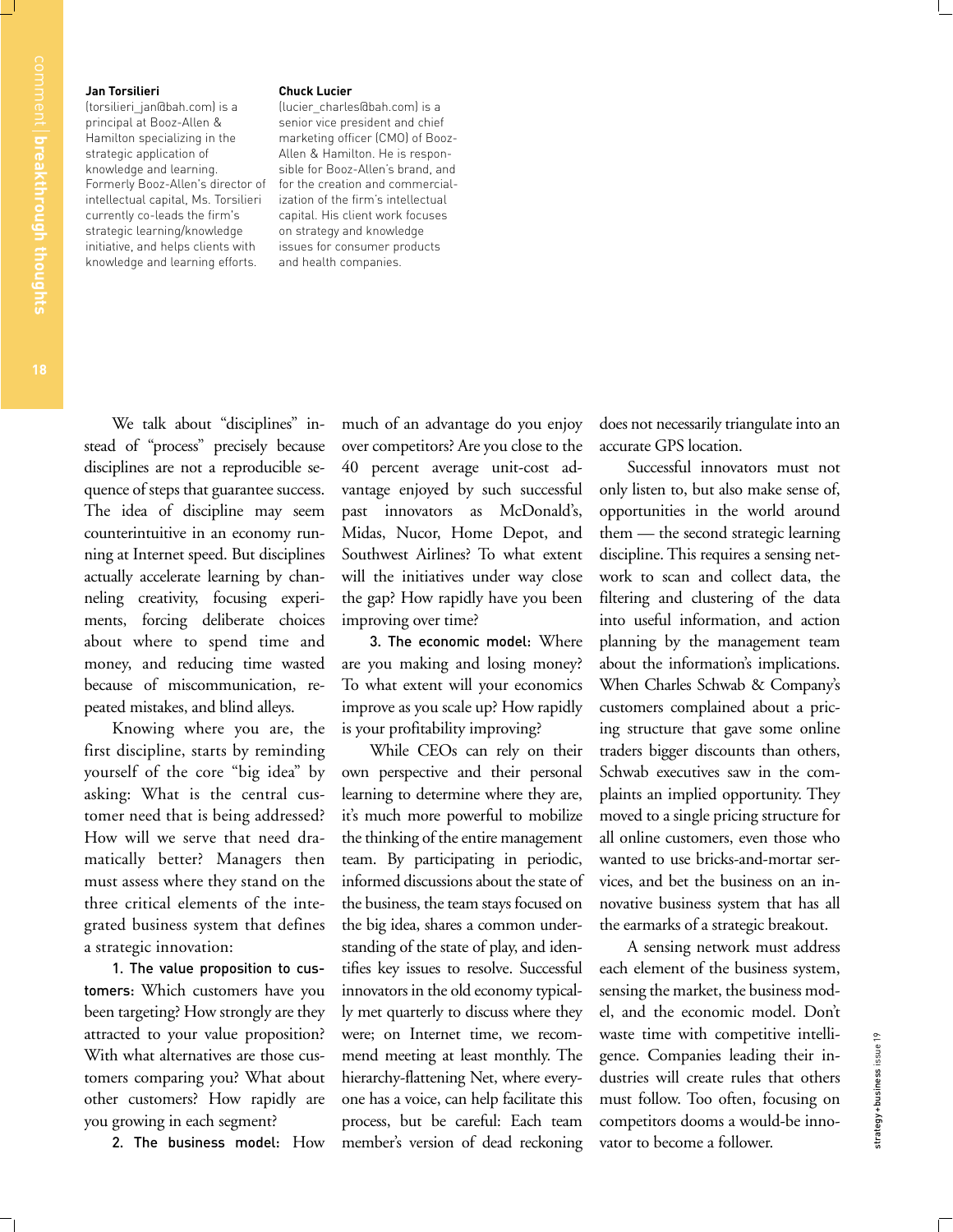Market sensing is nothing more than systematically listening to customers (and, less often, to potential customers), generalizing from what they are saying, and taking appropriate action. In the old economy, market sensing was usually grounded in faceto-face contact. Senior managers at Harley-Davidson Inc., for example, spent time each month on a bike, on the road, with Harley enthusiasts. Information technology now enables more rapid collection of information on a larger scale, but even in the New Economy, direct contact with customers increases the likelihood that managers will hear the subtleties of what customers are saying. Intuit Inc., for instance, screens help-desk calls to target new functionality for its Quicken home-finance software.

Business-model sensing identifies opportunities to improve a company's processes and structures for delivering customer value. Wal-Mart's fabled Saturday morning meetings, where managers and employees representing stores in every region gather at headquarters, are a powerful example of business-model sensing. Managers review the details of performance, compare stores, identify concerns and opportunities, and offer solutions. Systematic postmortems can serve as the basis for business-model sensing in project businesses. Many companies today base their programs on the U.S. Army's "after-action reporting" system, in which troops in the field identify and record lessons learned after every operation, no matter how small. The lessons are transmitted to a central coordinator to update procedures or to use in real-time operations.

Business-model sensing combines two things: the internal data that helps tune and evolve the business model, and the external data that

highlights major improvement opportunities. For example, by benchmarking, one e-drugstore discovered the need to reduce its 120 days of inventory to the 60 days of conventional retailers and the 30 days of wholesalers. Relationships with leading vendors can also help companies identify and capture major opportunities. For example, the British Petroleum Company partnered with Schlumberger Ltd. to gain access to experts and develop the horizontal drilling techniques needed to rapidly and costeffectively exploit deep-water reserves.

Economic-model sensing means understanding profitability by business, customer, or market segment; by product line; and by geography. The business should understand not only the facts about profitability today, but also the estimated profitability from the business as it scales up. Our experience is that even the largest and most established dots haven't systematically evaluated their profitability. Since the stock market is now demanding profitability from the first wave of Internet IPOs, we anticipate economic-model sensing will receive much greater attention.

The third strategic learning discipline is to use analysis to help place the best possible bets. The key word is

"help": Successful breakthrough innovators find a middle ground between the entrepreneurial, "just do it" philosophy and the "analysis paralysis" that afflicts so many large companies.

Analysis is particularly helpful in making better decisions in the following ways:

• To set priorities and improve the economics. Like the Pareto analysis of defects (the first step of total quality management), an ordered list of problems and opportunities focuses the team on the highest impact issues, not just the issues that are topof-mind. During the race to change the world, a company has only enough time to launch initiatives that have significant impact. To capture

For organizational learning to have impact, companies need a rhythm. It's created through the interaction between management and performers throughout the firm.